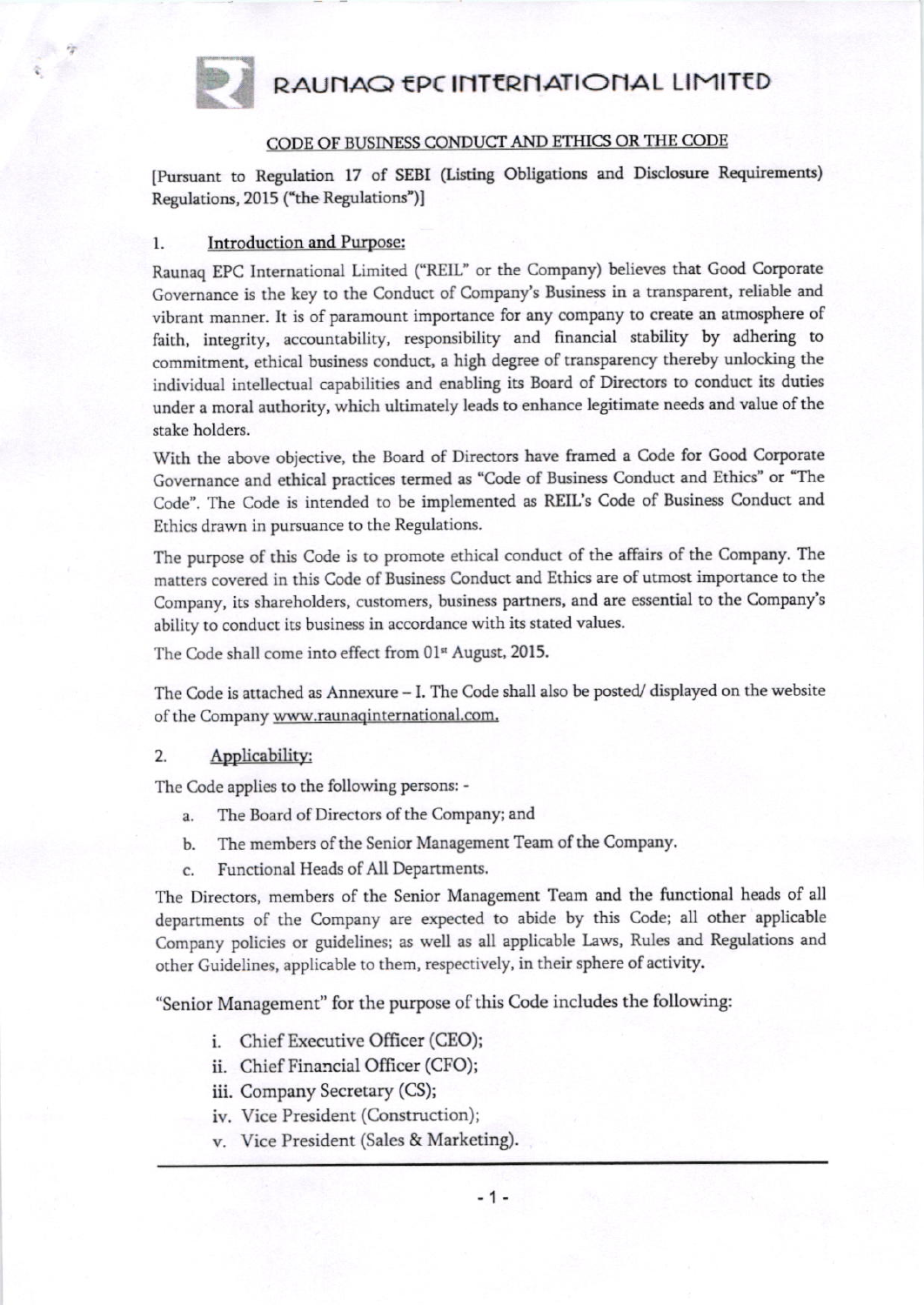

# RAUNAQ EPC INTERNATIONAL LIMITED

All the members to whom the Code is applicable are expected and required to read and understand the Code and the Underlying principles and Standards therein, and uphold these standards in the day to day activities and comply with all the applicable laws, rules and regulations.

The Code shall be viewed more as a code of ethics for better and transparent Corporate Governance in the Conduct of Company's business. The Principles and standards described in the Code are general in nature and are not intended to be all comprehensive.

In case of any query or clarification on the subject the Personnel may contact the Compliance Officer in this regard. The Board has designated the Company Secretary of the Company as the Compliance Officer for the said purposes.

## 3. Waivers;

Any member to whom this code is applicable and seeking any waiver from the code in certain unforeseen or unavoidable circumstances shall make a full disclosure of the particular circumstances to the next level Senior of the concerned managerial personnel.

The authority to waive any compliance rests with the Board of Directors or any designated person or Committee appointed for the purpose.

An independent director shall be held liable, only in respect of such acts of omission or commission by a company which had occurred with his knowledge, attributable through Board processes, and with his consent or connivance or where he had not acted diligently with respect of the provisions contained in the Regulations.

## 4. Acknowledgement of Receipt of the Code:

All members to whom this code is applicable shall acknowledge the receipt of this code thereto in the acknowledgement form as at Annexure - II indicating that they have received, read and understood and agreed to comply with the Code. The Format can also be downloaded from the company's website.

The duly signed Acknowledgment Form shall be forwarded to the Company Secretary.

## 5. Affirmation of Compliance:

In terms of Regulation 26 of the Regulations, all Board Members and Senior Management Personnel shall affirm compliance of the Code initially at the coming into effect of this code.

Thereafter, the compliance as aforesaid shall be affirmed annually within 30 days of the close of each financial year.

In the event there is any Change in the Board of Directors, Senior Management Personnel during the Year, the incumbent shall affirm compliance of the code initially within 30 days of joining. Thereafter, the compliance as aforesaid shall be affrmed withia 30 days of the close of each financial year.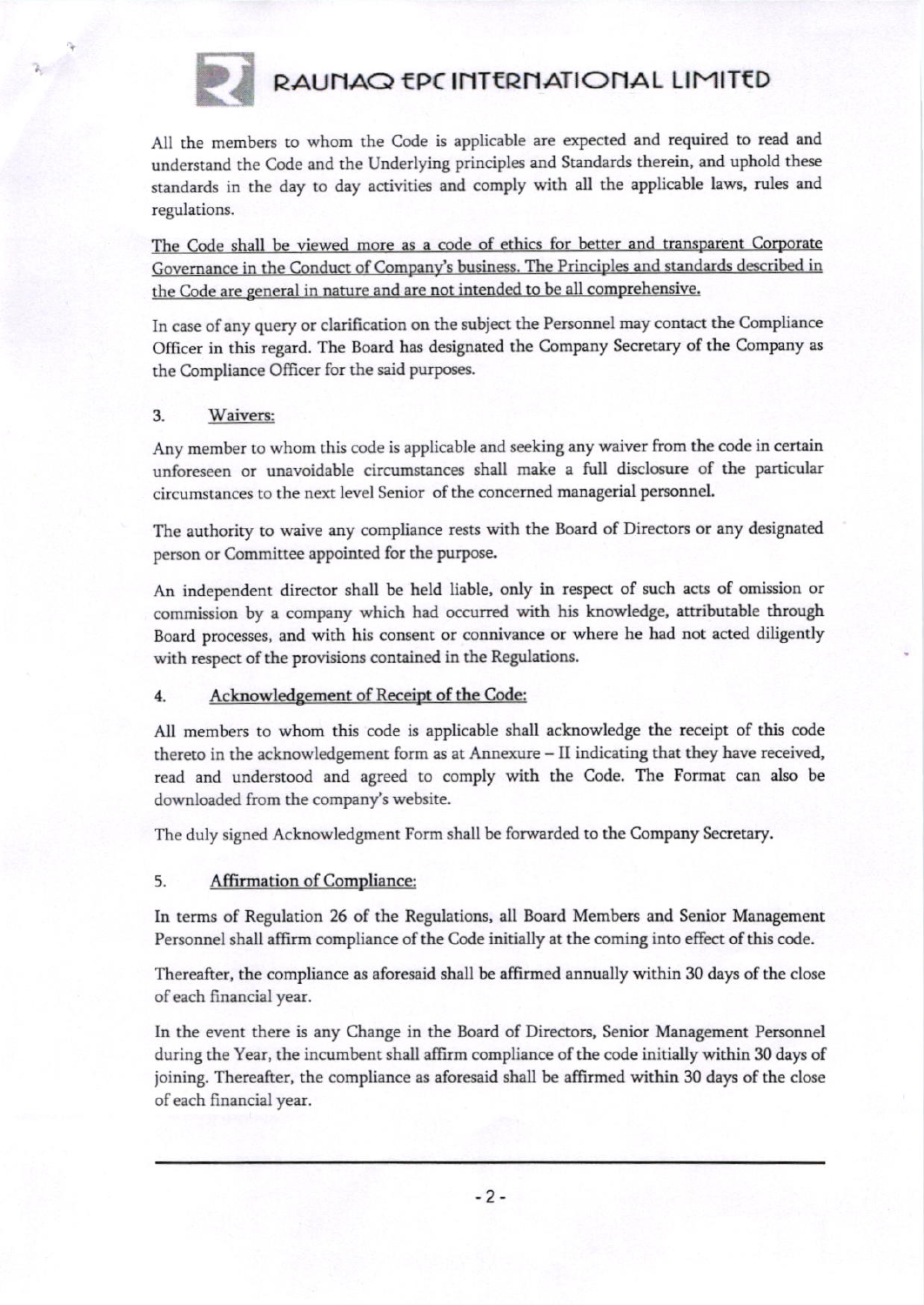

RAUNAQ EPC INTERNATIONAL LIMITED

The initial/annual affirmation of compliance form is at Annexure - III. The Format can also be downloaded from the company's website.

The duly signed Affirmation of Compliance Form shall be forwarded to the Company Secretary, as per the schedule mentioned above.

### **Annual Compliance Reporting:** 6.

The Annual Report of the company shall contain a declaration to this effect signed by the Chairman & Managing Director.

### Amendments to the Code: 7.

The company is committed to continuously review and update its policies and procedures. Any Amendment of any provision of the Code of Business Conduct and Ethics shall be approved in writing by the company's Board of Directors and promptly disclosed on the company's website and in regulatory filings pursuant to the applicable laws, rules and regulations.

Any such amendment shall take effect from such date as stated therein.

 $----- **X** ---$